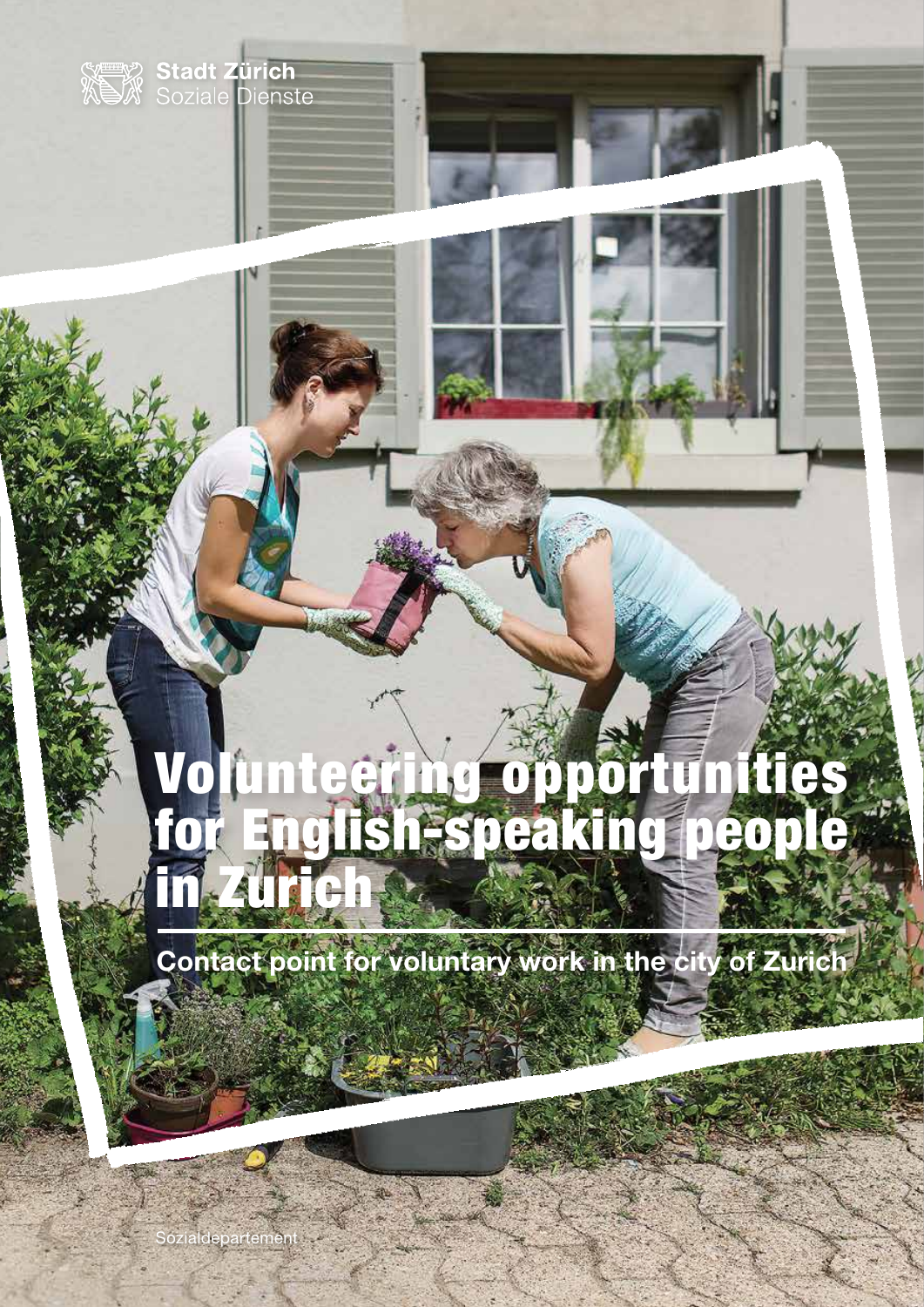# Neighborhood Help and Socio-Cultural **Activities**

#### **Nachbarschaftshilfe**

Neighborhood Help www.nachbarschaftshilfe.ch (in German)

Be active in your **neighborhood**. Go shopping for elderly people, water plants for your neighbors when they're away, or help out in the garden. There are countless opportunities to volunteer in your own neighborhood or further afield.

Join the **«Tandem»** project and take your first volunteering steps together with a Swiss neighbor. Improve your German and get to know Zurich locals.

Contact barbara.albrecht@nachbarschaftshilfe.ch

## **Gemeinschaftszentren der Stadt Zürich**

Community Centers in Zürich www.gz-zh.ch (in German)

Community Centers are meeting points for the people of Zurich where they can plan and organize socio-cultural activities. Meet people and join existing projects or start your own. Some of the **seventeen** centers run informal English conversation classes called 'Cafés', where your English language skills will be of great value.

## **City Walk for Newcomers**

Are you keen on showing new English-speaking residents where they can buy food from their home country or the best fondue-mix? Can you explain to them how a 'Kreisbüro' might be able to help them? Maybe you would like to introduce your new neighbors to some of your favorite places.

We're looking for English-speaking volunteers who would like to develop a **city walk** for new English-speaking residents in **Kreis 3**. If that sounds like you, please contact us to find out more.

P.S: If you're from another Kreis and would like to start this project there, we'd love to hear from you!

Contact freiwillige@zuerich.ch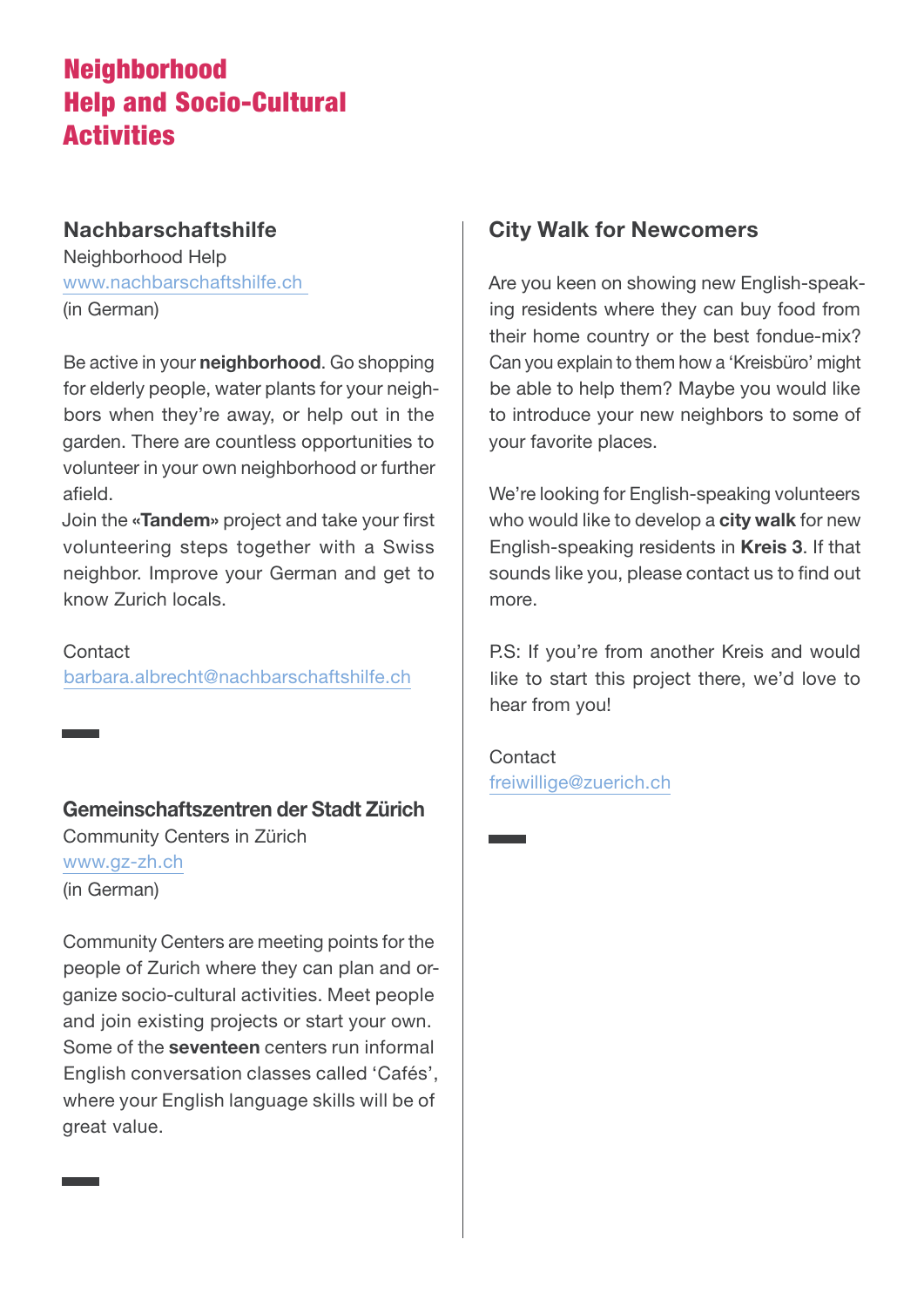## Language: Teaching and Tandems

## **Autonome Schule Zürich**

www.bildung-fuer-alle.ch  $\rightarrow$  What is AS7?

This independent and autonomous **school**  was started by individuals as a project to fight racism and injustice. It offers classes in German, English, physics, mathematics and more. Students are teachers and teachers are students! Your ideas and projects are welcome.

## **University and ETH Zurich**

www.sprachenzentrum.uzh.ch  $\rightarrow$  English  $\rightarrow$  Tandem-Learning

The language **tandem** service was developed for students, staff and faculty of Zurich University and ETH. It offers the opportunity to learn a language while teaching your own.

## **Language Tandem Interact**

interact-sprachentandem.ch  $\rightarrow$  English

**'Interact'** offers the opportunity to learn German and also teach your language to a German native speaker.

Contact info@interact-sprachentandem.ch

## **Sprach-Tandem**

sprach-tandem.ch  $\rightarrow$  English

**'Sprach-Tandem'** helps you find a **tandem** partner to learn German or another language and share your own language skills. Registration is required.

# Sport and Leisure

**Swiss Olympic Volunteer** www.swissvolunteer.ch (in German, Italian and French)

Be a volunteer at different **sport events** in Switzerland. Registration is required.

## **ClimbAID** climbaid.org

ClimbAID aims to foster the physical and psychosocial development of refugee children and teenagers through **climbing.**

Contact info@climbaid.org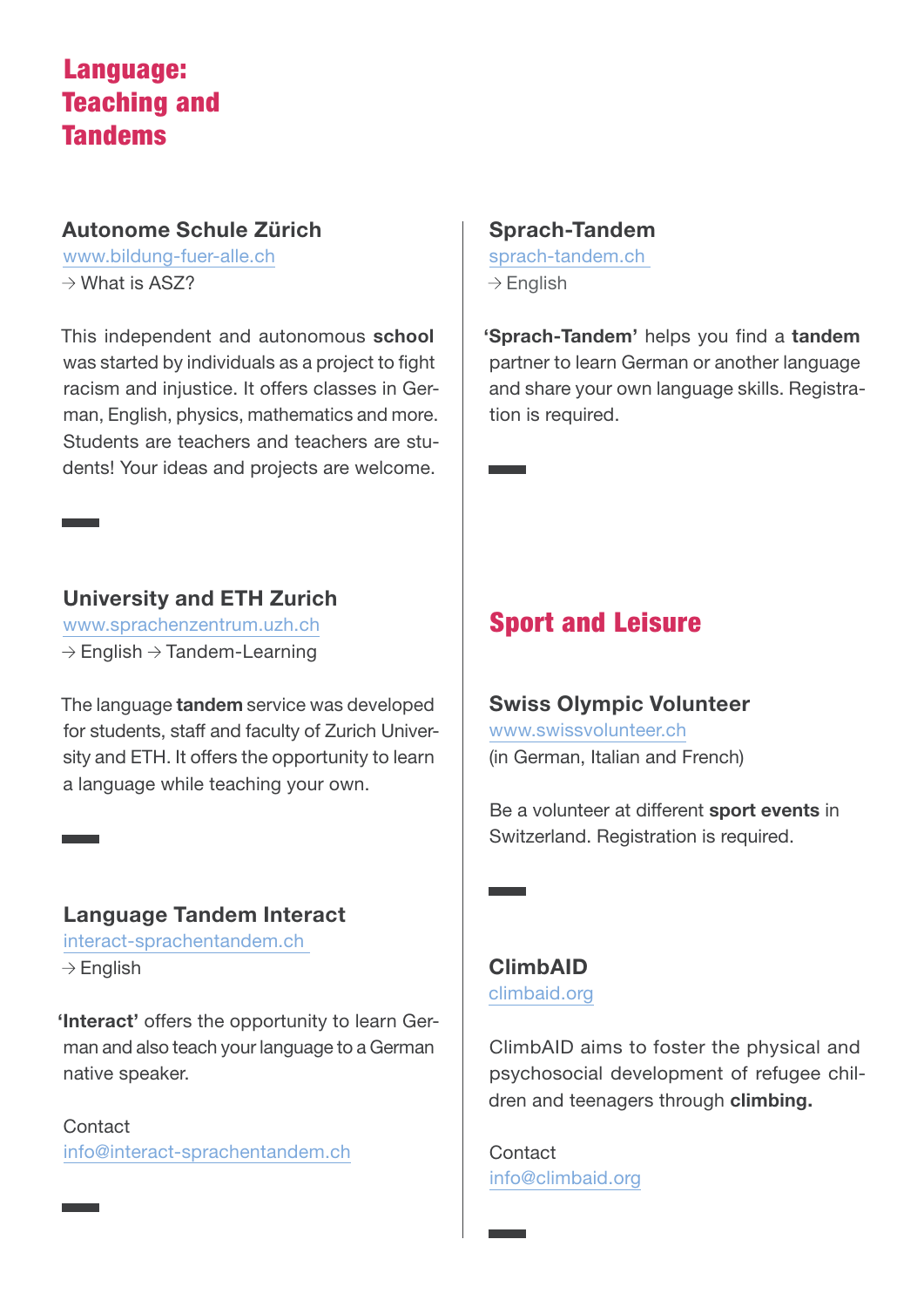#### **Workcamp Switzerland**

www.workcamp.ch  $\rightarrow$  English

Workcamp organizes **camps** of two to four weeks in Switzerland and abroad, at which groups of volunteers from different countries engage in a wide range of community development tasks including environmental, social and cultural work.

Contact info@workcamp.ch

# Migrant Organizations

## **Your Migrant Organization**

www.stadt-zuerich.ch/integration

- $\rightarrow$  Integrationsthemen A-Z
- $\rightarrow$  Migrantenorganisationen (in German)

The **migrant organization** of your home country might have some volunteering opportunities for you.

## **Miscellaneous**

### **Impact HUB**

zurich.impacthub.ch  $\rightarrow$  English  $\rightarrow$  Jobs  $\rightarrow$  Hubonaut

**Become a Hubonaut.** Volunteer as a **host** or help out at **events and workshops** in a vibrant, creative and international environment. Great opportunity to network and benefit from different projects and events.

Contact marisa.koenigbeatty@impacthub.ch

**ICVolunteers** www.icvolunteers.org

 $\sim$ 

**Contract Contract** 

**CyberVolunteering** – help out with **translations** and other tasks for different **environmental, agricultural** and **migration** initiatives.

Contact info@icvolunteers.org

## **Zurich Film Festival**

zff.com  $\rightarrow$  English  $\rightarrow$  Partners  $\rightarrow$  Volunteers

Work as a volunteer in **cinemas** and ticket booths, at the Festival Center or at numerous other **festival** events.

Contact volontaere@zff.com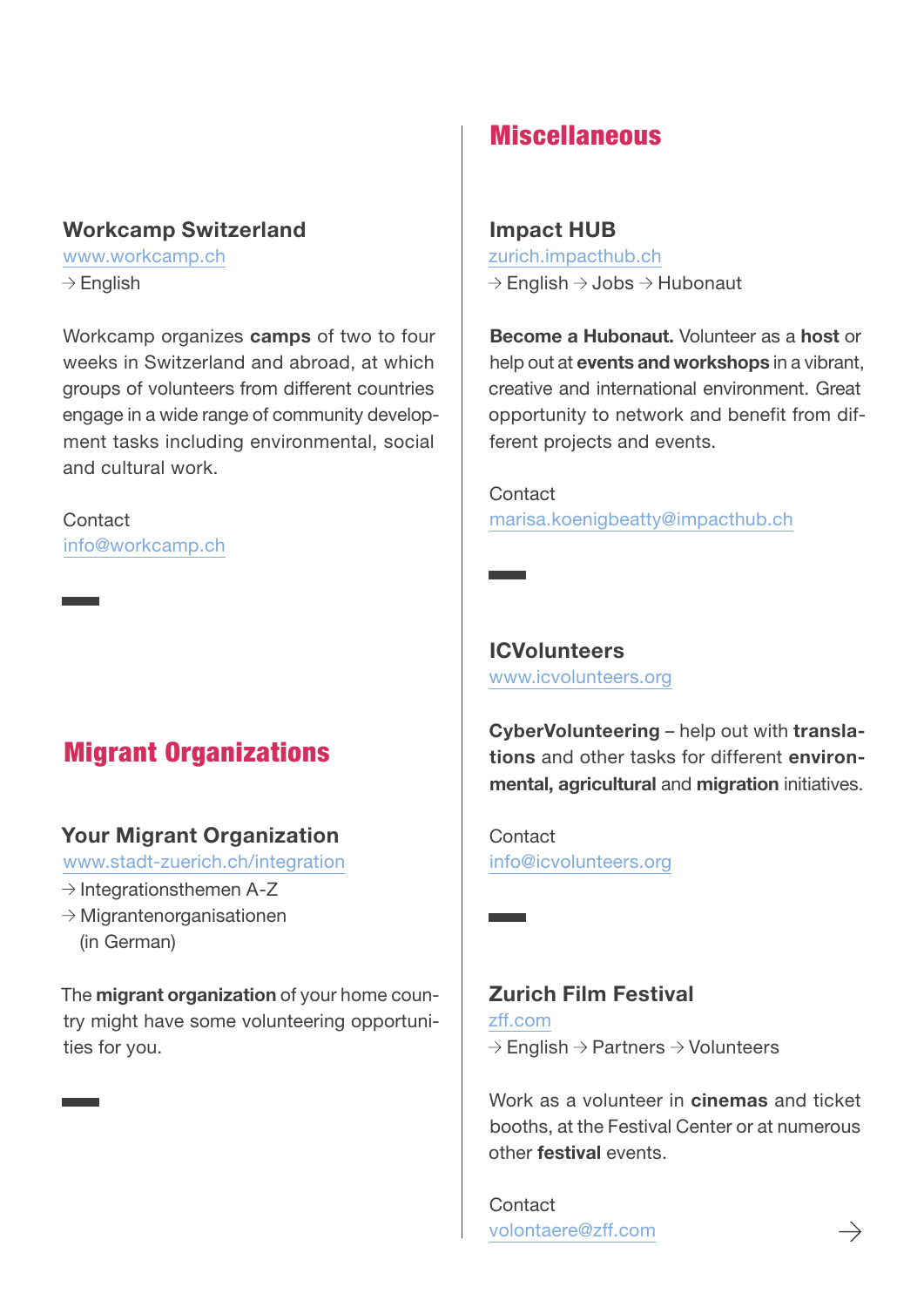## Miscellaneous:

## **Solinetz**

solinetz-zh.ch (in German, some parts in English)

Solinetz is a loose **network** of volunteers who are committed to helping **refugees and immigrants** in many different ways, including German classes and prison visits. Solinetz welcomes people with their own ideas for projects as well as people who want to join existing projects. These include:

#### **Gemeinsam Znacht:**

Cook and invite refugees for dinner. www.gemeinsamznacht.ch

**Out and about together:** 

A walking group. solinetz-zh.ch  $\rightarrow$  Projekte  $\rightarrow$  Ausflüge, Sport, Freizeit  $\rightarrow$  Flyer English

**Refugee Theater Malaika:**  Join former refugees in a multicultural theater group. www.fluechtlingstheater-malaika.ch

**Friends on bikes**: Cycling lessons for refugees. solinetz-zh.ch  $\rightarrow$  Projekte  $\rightarrow$  friends on bikes

Contact info@solinetz.ch

#### **Maxim Theater**

www.maximtheater.ch (in German, some parts in English)

Learning German by **singing and acting**. Groups for adults and for children and parents together. Various intercultural projects.

Contact buero@maximtheater.ch

**Amnesty International** 

www.amnesty-zh.ch

**Amnesty International** in Zurich has an English-speaking subgroup. There is close collaboration between the groups and a variety of activities to raise awareness of **human rights violations.**

## **WWF International Volunteers**

www.wwf-zh.ch (in German, some parts in English)

Learn about **nature** in organized workshops, get your hands dirty working in the forest, have exciting discussions about environmental issues and most importantly have **fun**.

Contact intvolunteers.ch@gmail.com